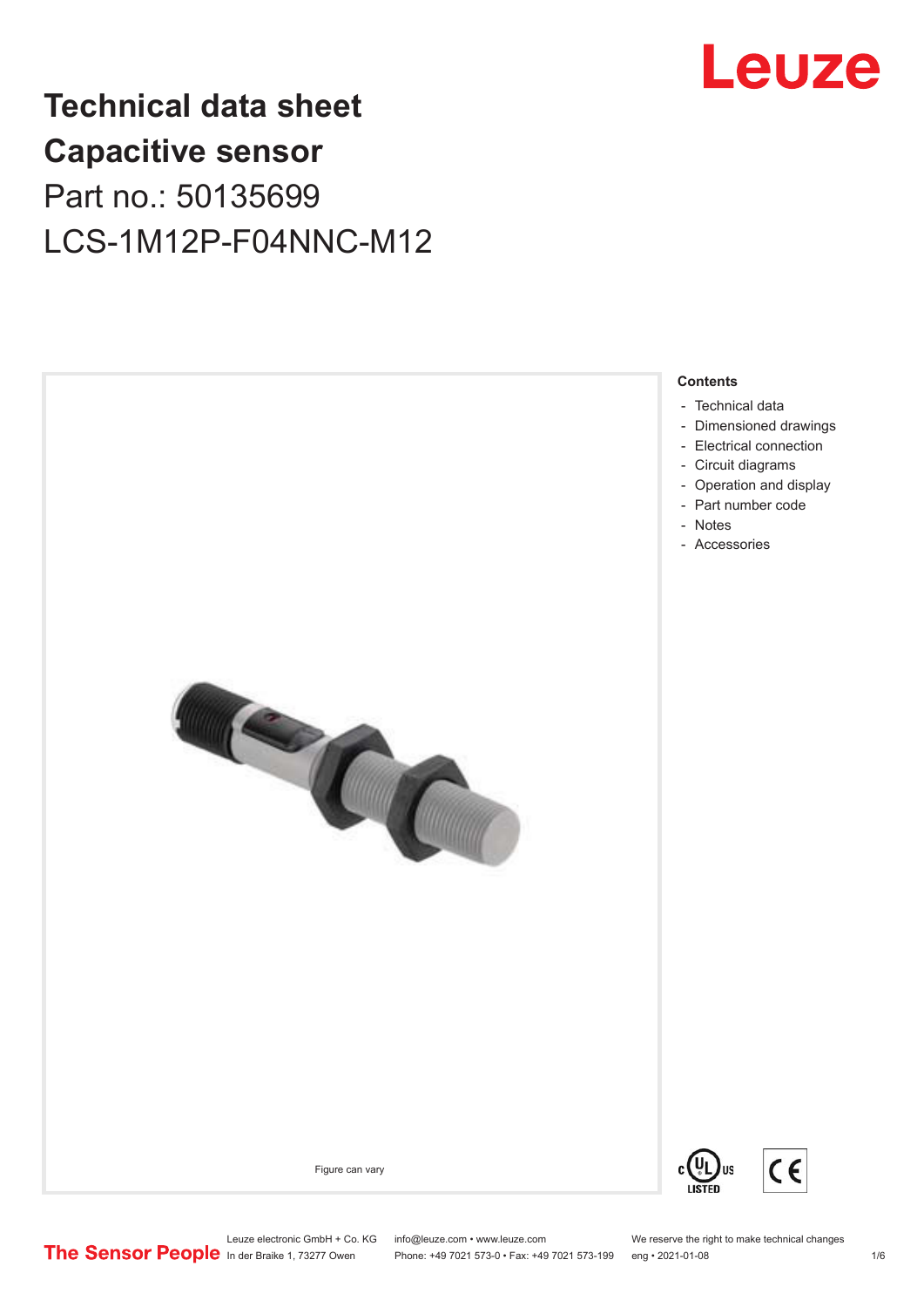#### <span id="page-1-0"></span>**Technical data**

# Leuze

#### **Basic data**

| Series                                                | LCS-1                                 |
|-------------------------------------------------------|---------------------------------------|
| Switching distance S <sub>n</sub>                     | $14$ mm                               |
| <b>Assured switching distance</b>                     | 4 mm                                  |
| <b>Electrical data</b>                                |                                       |
| <b>Protective circuit</b>                             | Polarity reversal protection          |
|                                                       | Short circuit protected               |
|                                                       |                                       |
| Performance data                                      |                                       |
| Supply voltage $U_{B}$                                | 10  30 V, DC                          |
| <b>Residual ripple</b>                                | 0  10 %, From $U_{\rm B}$             |
| <b>Open-circuit current</b>                           | 15 mA                                 |
| Temperature drift, max. (in % of S.)                  | 20 %                                  |
| Repeatability, max. (in % of S.)                      | 2%                                    |
| <b>Rated operating current</b>                        | 100 mA                                |
|                                                       |                                       |
| <b>Outputs</b>                                        |                                       |
| <b>Number of digital switching outputs</b> 1 Piece(s) |                                       |
|                                                       |                                       |
| <b>Switching outputs</b>                              |                                       |
| <b>Type</b>                                           | Digital switching output              |
| Voltage type                                          | DC                                    |
|                                                       |                                       |
| <b>Switching output 1</b>                             |                                       |
| Assignment                                            | Connection 1, pin 2                   |
| Switching element                                     | Transistor, NPN                       |
| <b>Switching principle</b>                            | NC (normally closed)                  |
| <b>Timing</b>                                         |                                       |
|                                                       |                                       |
| <b>Switching frequency</b>                            | 100 Hz                                |
| <b>Connection</b>                                     |                                       |
|                                                       |                                       |
| <b>Number of connections</b>                          | 1 Piece(s)                            |
|                                                       |                                       |
| <b>Connection 1</b>                                   |                                       |
| <b>Function</b>                                       | Signal OUT                            |
|                                                       | Voltage supply                        |
| <b>Type of connection</b>                             | Connector                             |
| <b>Thread size</b>                                    | M12                                   |
| Type                                                  | Male                                  |
| <b>Material</b>                                       | Plastic                               |
| No. of pins                                           | 4 -pin                                |
| Encoding                                              | A-coded                               |
| <b>Mechanical data</b>                                |                                       |
| Design                                                | Cylindrical                           |
| <b>Thread size</b>                                    | $M12 \times 1$ mm                     |
| Dimension (Ø x L)                                     | 12 mm x 75 mm                         |
| <b>Type of installation</b>                           | Embedded                              |
| <b>Housing material</b>                               | Plastic                               |
|                                                       | Polybutylene (PBT)                    |
| <b>Plastic housing</b>                                |                                       |
| Sensing face material                                 | Plastic, Polybutylene (PBT)           |
| <b>Cover material</b>                                 | Plastic, Polybutylene (PBT)/polyamide |

| <b>Operation and display</b>        |                                    |  |  |  |
|-------------------------------------|------------------------------------|--|--|--|
| Type of display                     | LED                                |  |  |  |
| <b>Number of LEDs</b>               | 2 Piece(s)                         |  |  |  |
| <b>Operational controls</b>         | Multiturn potentiometer (12 turns) |  |  |  |
| Function of the operational control | Sensitivity adjustment             |  |  |  |
| Switching distance, adjustable      | Yes                                |  |  |  |
|                                     |                                    |  |  |  |
| <b>Environmental data</b>           |                                    |  |  |  |
| Ambient temperature, operation      | $-2585 °C$                         |  |  |  |
|                                     |                                    |  |  |  |
| <b>Certifications</b>               |                                    |  |  |  |
| Degree of protection                | IP 67                              |  |  |  |
| <b>Protection class</b>             | III                                |  |  |  |
| <b>Certifications</b>               | c UL US                            |  |  |  |
| <b>Standards applied</b>            | IEC 60947-5-2                      |  |  |  |
|                                     |                                    |  |  |  |
| <b>Correction factors</b>           |                                    |  |  |  |
| Acetone                             | 0.75                               |  |  |  |
| <b>Acrylic resin</b>                | 0.10.25                            |  |  |  |
| <b>Alcohol</b>                      | 0.85                               |  |  |  |
| Ammonia                             | 0.70.85                            |  |  |  |
| <b>Aniline</b>                      | 0.4                                |  |  |  |
| <b>Gasoline</b>                     | 0.1                                |  |  |  |
| <b>Celluloid</b>                    | 0.15                               |  |  |  |
| Liquid chlorine                     | 0.1                                |  |  |  |
| <b>Ebonite</b>                      | 0.15                               |  |  |  |
| <b>Epoxy resin</b>                  | 0.150.35                           |  |  |  |
| Crude oil                           | 0.05                               |  |  |  |
| <b>Ethanol</b>                      | 0.85                               |  |  |  |
| Ethylene glycol                     | 0.93                               |  |  |  |
| Freon R22 and 502 (liquid)          | 0.35                               |  |  |  |
| Grain                               | 0.150.3                            |  |  |  |
| Glass                               | 0.20.55                            |  |  |  |
| Glycerin                            | 0.98                               |  |  |  |
| <b>Rubber</b>                       | 0.150.9                            |  |  |  |
| Wood, wet                           | 0.60.85                            |  |  |  |
| Wood, dry                           | 0.10.4                             |  |  |  |
| <b>Carbon dioxide</b>               | 0                                  |  |  |  |
| Air                                 | 0                                  |  |  |  |
| <b>Marble</b>                       | 0.5                                |  |  |  |
| <b>Flour</b>                        | 0.05                               |  |  |  |
| <b>Melamine resin</b>               | 0.250.55                           |  |  |  |
| <b>Milk powder</b>                  | 0.2                                |  |  |  |
| <b>Nylon</b>                        | 0.20.3                             |  |  |  |
| Oil-containing paper                | 0.25                               |  |  |  |
| Paper                               | 0.1                                |  |  |  |
| Polyamide                           | 0.3                                |  |  |  |
| Polyester resin                     | 0.150.5                            |  |  |  |
| Pressboard                          | 0.10.3                             |  |  |  |
| <b>PTFE</b>                         | 0.1                                |  |  |  |
| <b>Quartz glass</b>                 | 0.2                                |  |  |  |
| Salt                                | 0.35                               |  |  |  |
| Sand                                | 0.150.3                            |  |  |  |
| Water                               | 1                                  |  |  |  |
| <b>Cement dust</b>                  | 0.25                               |  |  |  |
| Sugar                               | 0.15                               |  |  |  |

ln der Braike 1, 73277 Owen Phone: +49 7021 573-0 • Fax: +49 7021 573-199 eng • 2021-01-08 2/6

**Net weight** 13 g

(PA 12)

Leuze electronic GmbH + Co. KG info@leuze.com • www.leuze.com We reserve the right to make technical changes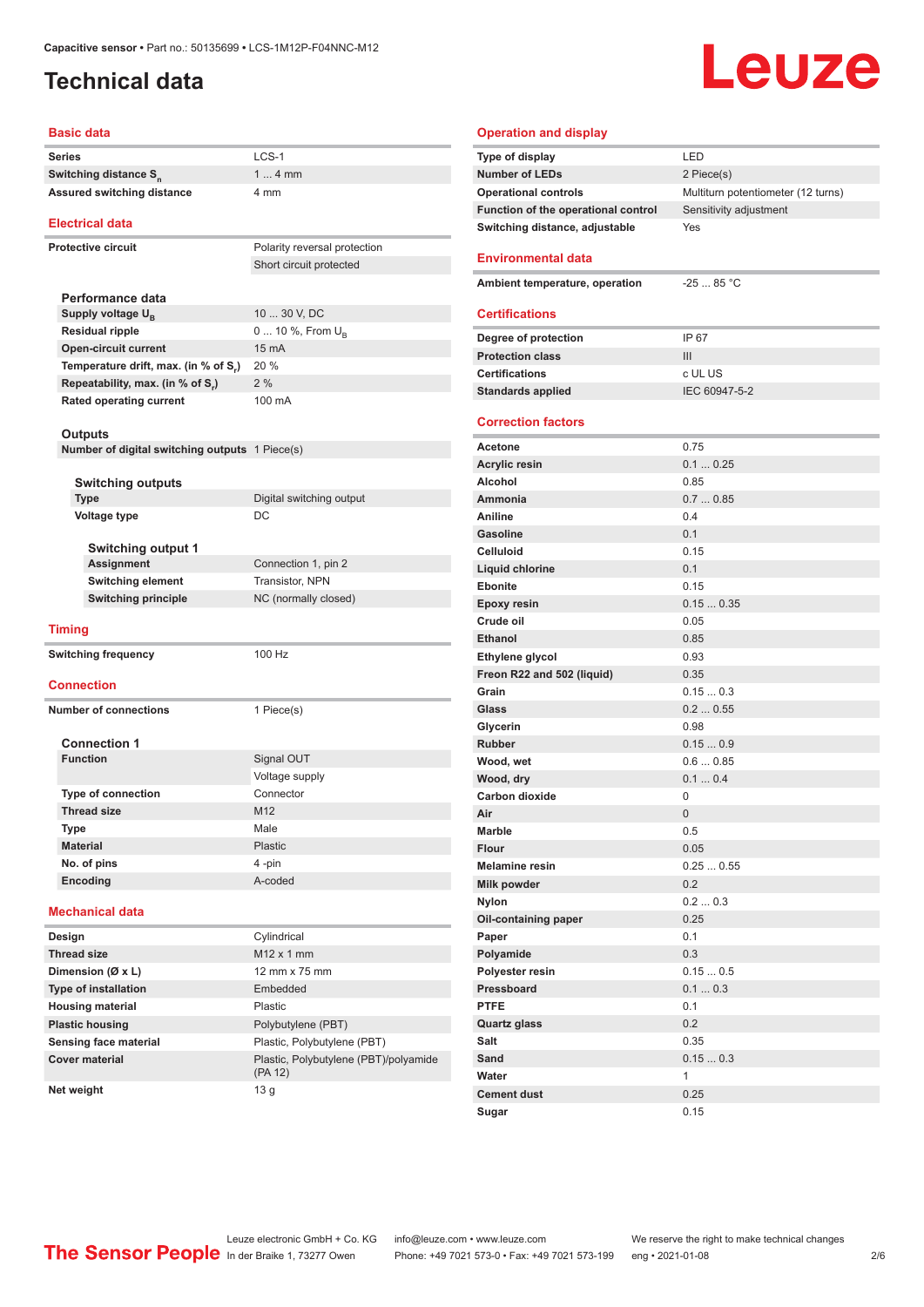#### <span id="page-2-0"></span>**Technical data**

| <b>Customs tariff number</b> | 85365019 |
|------------------------------|----------|
| eCl@ss 5.1.4                 | 27270102 |
| eCl@ss 8.0                   | 27270102 |
| eCl@ss 9.0                   | 27270102 |
| eCl@ss 10.0                  | 27270102 |
| eCl@ss 11.0                  | 27270102 |
| <b>ETIM 5.0</b>              | EC002715 |
| <b>ETIM 6.0</b>              | EC002715 |
| <b>ETIM 7.0</b>              | EC002715 |

#### **Dimensioned drawings**

All dimensions in millimeters



- 1 Active surface
- 2 Housing
- 3 Cover
- 4 Potentiometer
- 5 Green LED, operating voltage display
- 6 Yellow LED, function indicator

## **Electrical connection**

#### **Connection 1**

| <b>Function</b>           | Signal OUT     |
|---------------------------|----------------|
|                           | Voltage supply |
| <b>Type of connection</b> | Connector      |
| <b>Thread size</b>        | M12            |
| <b>Type</b>               | Male           |
| <b>Material</b>           | Plastic        |
| No. of pins               | 4-pin          |
| Encoding                  | A-coded        |

#### **Pin Pin assignment Conductor Conductor Color**

|                | +1030 V DC | <b>Brown</b>                 |
|----------------|------------|------------------------------|
| $\overline{2}$ | n.c.       | $\qquad \qquad \blacksquare$ |
| 3              | <b>GND</b> | <b>Blue</b>                  |
| 4              | OUT        | <b>Black</b>                 |



Leuze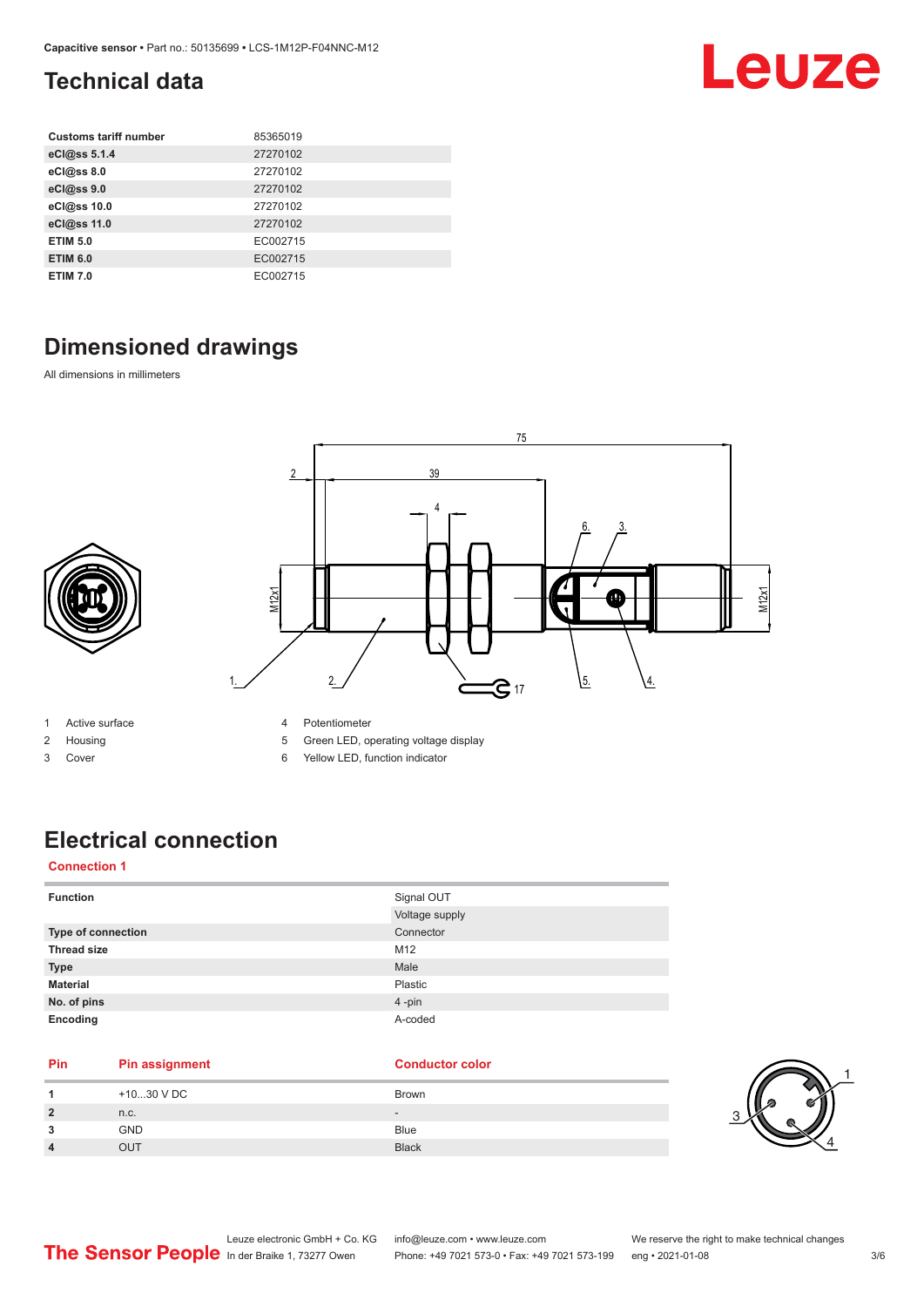#### <span id="page-3-0"></span>**Circuit diagrams**





### **Operation and display**

| LED            | Display                  | <b>Meaning</b>                   |
|----------------|--------------------------|----------------------------------|
|                | Green, continuous light  | Ready                            |
| $\overline{2}$ | Yellow, continuous light | Switching output/switching state |

#### **Part number code**

Part designation: **LCS-ABBBC-DDDEFF-GHHHIJJJ KK**

| <b>LCS</b>   | <b>Operating principle</b><br>LCS: capacitive sensor                                                                                                                                                                                                                                                                                                                                                                                                                                                                                                                                                                                                                                                                                                                                                                       |
|--------------|----------------------------------------------------------------------------------------------------------------------------------------------------------------------------------------------------------------------------------------------------------------------------------------------------------------------------------------------------------------------------------------------------------------------------------------------------------------------------------------------------------------------------------------------------------------------------------------------------------------------------------------------------------------------------------------------------------------------------------------------------------------------------------------------------------------------------|
| A            | <b>Series</b><br>1: series 1 "Extended"<br>2: series 2 "Advanced"                                                                                                                                                                                                                                                                                                                                                                                                                                                                                                                                                                                                                                                                                                                                                          |
| <b>BBB</b>   | Design<br>M12: series with M12 x 1 external thread<br>M18: series with M18 x 1 external thread<br>M30: series with M30 x 1.5 external thread<br>Q40: series in cubic design, length 40 mm<br>Q54: series in cubic design, length 54 mm                                                                                                                                                                                                                                                                                                                                                                                                                                                                                                                                                                                     |
| $\mathbf{C}$ | <b>Housing material</b><br>B: brass<br>M: metal<br>P: plastic/PBT<br>T: PTFE                                                                                                                                                                                                                                                                                                                                                                                                                                                                                                                                                                                                                                                                                                                                               |
| <b>DDD</b>   | Measurement range / type of installation<br>F03: typ. range limit 3.0 mm / embedded installation<br>F04: typ. range limit 4.0 mm / embedded installation<br>F05: typ. range limit 5.0 mm / embedded installation<br>F06: typ. range limit 6.0 mm / embedded installation<br>F08: typ. range limit 8.0 mm / embedded installation<br>F10: typ. range limit 10.0 mm / embedded installation<br>F15: typ. range limit 15.0 mm / embedded installation<br>F20: typ. range limit 20.0 mm / embedded installation<br>N06: typ. range limit 6.0 mm / non-embedded installation<br>N08: typ. range limit 8.0 mm / non-embedded installation<br>N15: typ. range limit 15.0 mm / non-embedded installation<br>N25: typ. range limit 25.0 mm / non-embedded installation<br>N30: typ. range limit 30.0 mm / non-embedded installation |
| Е            | <b>Output function</b><br>B: NC and NO contact<br>N: NPN<br>P: PNP                                                                                                                                                                                                                                                                                                                                                                                                                                                                                                                                                                                                                                                                                                                                                         |
| FF           | Switching<br>NC: normally closed contact<br>NO: normally open contact<br>NP: programmable                                                                                                                                                                                                                                                                                                                                                                                                                                                                                                                                                                                                                                                                                                                                  |
| G            | <b>Connection cable</b><br>$K:$ cable<br>$n/a$ : no cable                                                                                                                                                                                                                                                                                                                                                                                                                                                                                                                                                                                                                                                                                                                                                                  |
| <b>HHH</b>   | Cable length<br>020: length 2,000 mm<br>003: length 300 mm<br>n/a: no cable                                                                                                                                                                                                                                                                                                                                                                                                                                                                                                                                                                                                                                                                                                                                                |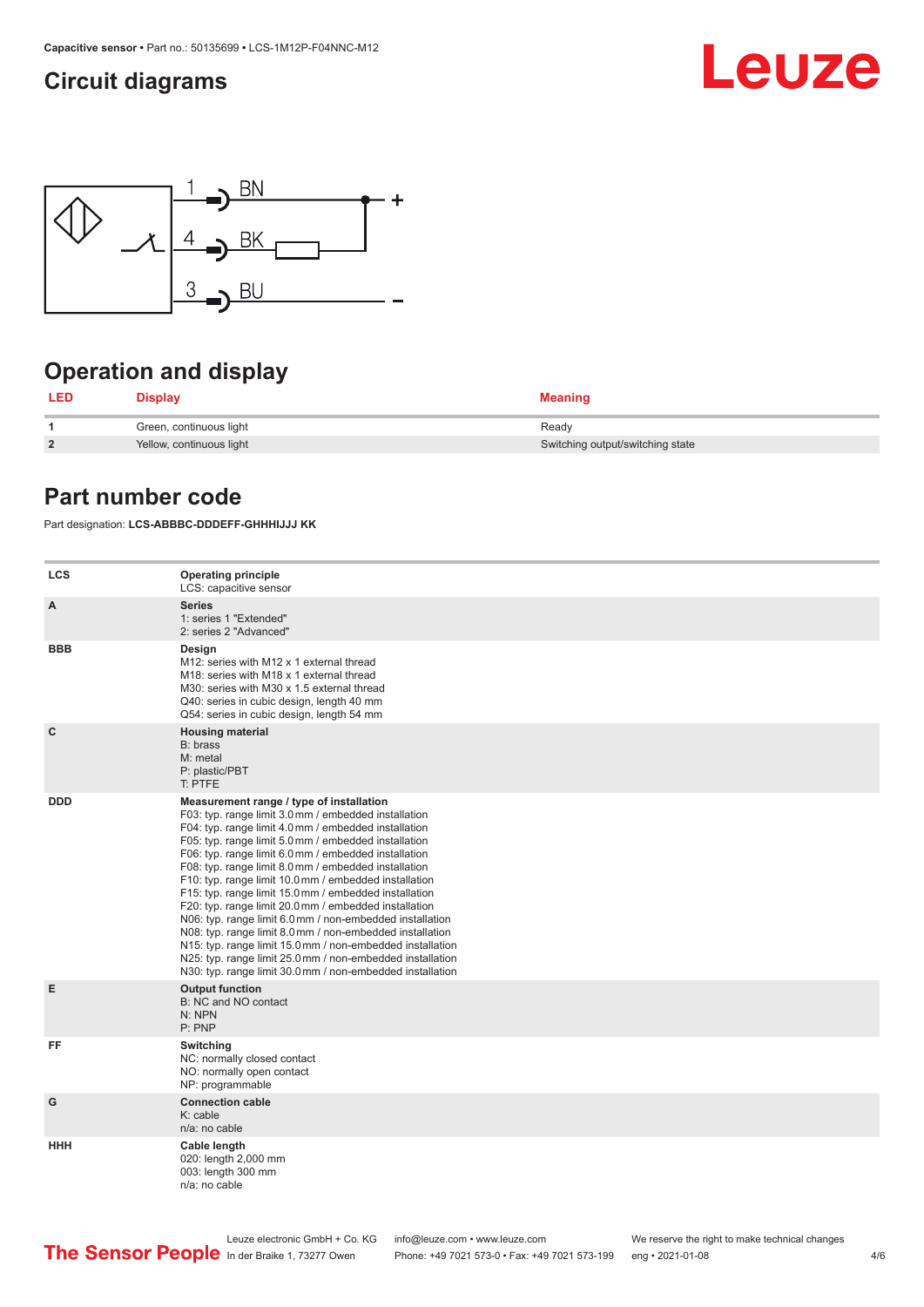#### <span id="page-4-0"></span>**Part number code**



| ı          | <b>Cable material</b><br>P: PUR<br>T: PTFE<br>V: PVC                                            |
|------------|-------------------------------------------------------------------------------------------------|
| <b>JJJ</b> | <b>Electrical connection</b><br>M08: M8 connector, 3-pin<br>M12: M12 connector, 4-pin (plug)    |
| <b>KK</b>  | Special equipment<br>L: IO-Link interface<br>T: teach-in<br>n/a: no special equipment           |
|            | <b>Note</b>                                                                                     |
| e          | $\&$ A list with all available device types can be found on the Leuze website at www.leuze.com. |

#### **Notes**

| Observe intended use!                                                                                                                                                                                                      |
|----------------------------------------------------------------------------------------------------------------------------------------------------------------------------------------------------------------------------|
| $\%$ This product is not a safety sensor and is not intended as personnel protection.<br>§ The product may only be put into operation by competent persons.<br>♦ Only use the product in accordance with its intended use. |

#### **Accessories**

#### Connection technology - Connection cables

|  | Part no. | <b>Designation</b>     | <b>Article</b>   | <b>Description</b>                                                                                                                                         |
|--|----------|------------------------|------------------|------------------------------------------------------------------------------------------------------------------------------------------------------------|
|  | 50130654 | KD U-M12-4A-P1-<br>020 | Connection cable | Connection 1: Connector, M12, Axial, Female, A-coded, 4-pin<br>Connection 2: Open end<br>Shielded: No<br>Cable length: 2,000 mm<br>Sheathing material: PUR |
|  | 50130657 | KD U-M12-4A-P1-<br>050 | Connection cable | Connection 1: Connector, M12, Axial, Female, A-coded, 4-pin<br>Connection 2: Open end<br>Shielded: No<br>Cable length: 5,000 mm<br>Sheathing material: PUR |